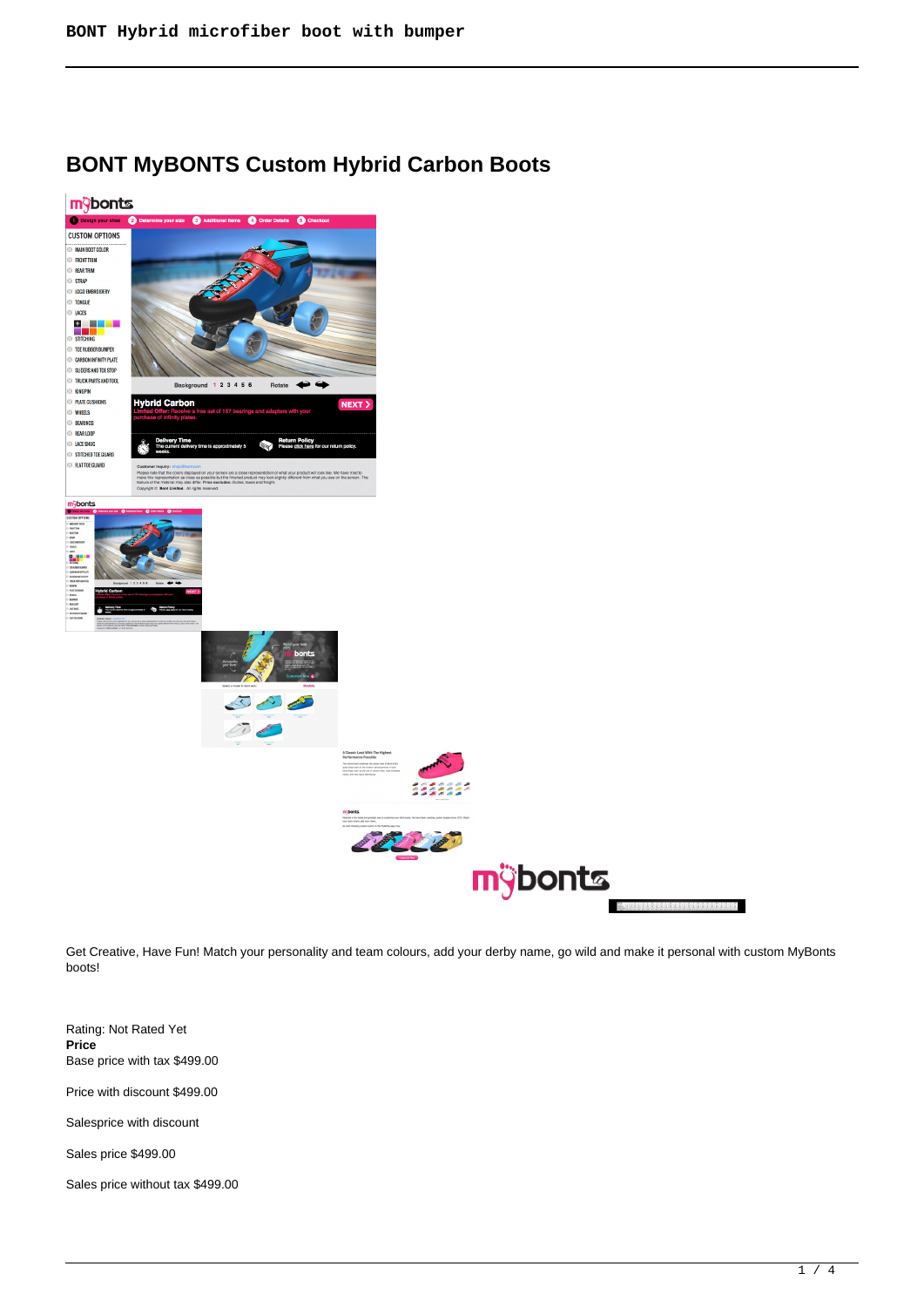Save:

Tax amount

[Ask a question about this product](https://rollerskatin.ca/index.php?option=com_virtuemart&view=productdetails&task=askquestion&virtuemart_product_id=763&virtuemart_category_id=28&tmpl=component)

Description

## **BONT MyBONTS Custom Hybrid Carbon Boots!**

MyBONTS is a custom tool that helps in the design and customization of your Bont boots and generates an actual work order for your boots. BONT has been been building quality athletic footwear, and providing customization longer than most – since 1975! The best way to begin this process is onsite at our Woodstock, Ontario location, where you can try on actual BONT fitting stock and get personal attention and expert advice on all the details and customizartion options. The next best method is to set up a phone appointment where we can run though much of the same detail and work with you remotely to get your sizing and other particular customizations correctly ordered. **Call 1-855-ROLL-SKATE** and talk to Tony to get started, or email: [CustomerService@RollerSkatin.ca](mailto:CustomerService@RollerSkatin.ca) for fast response and to begin that way as well. Get Creative, Have Fun! Match your personality and team colours, add your derby name, go wild and make it personal with custom